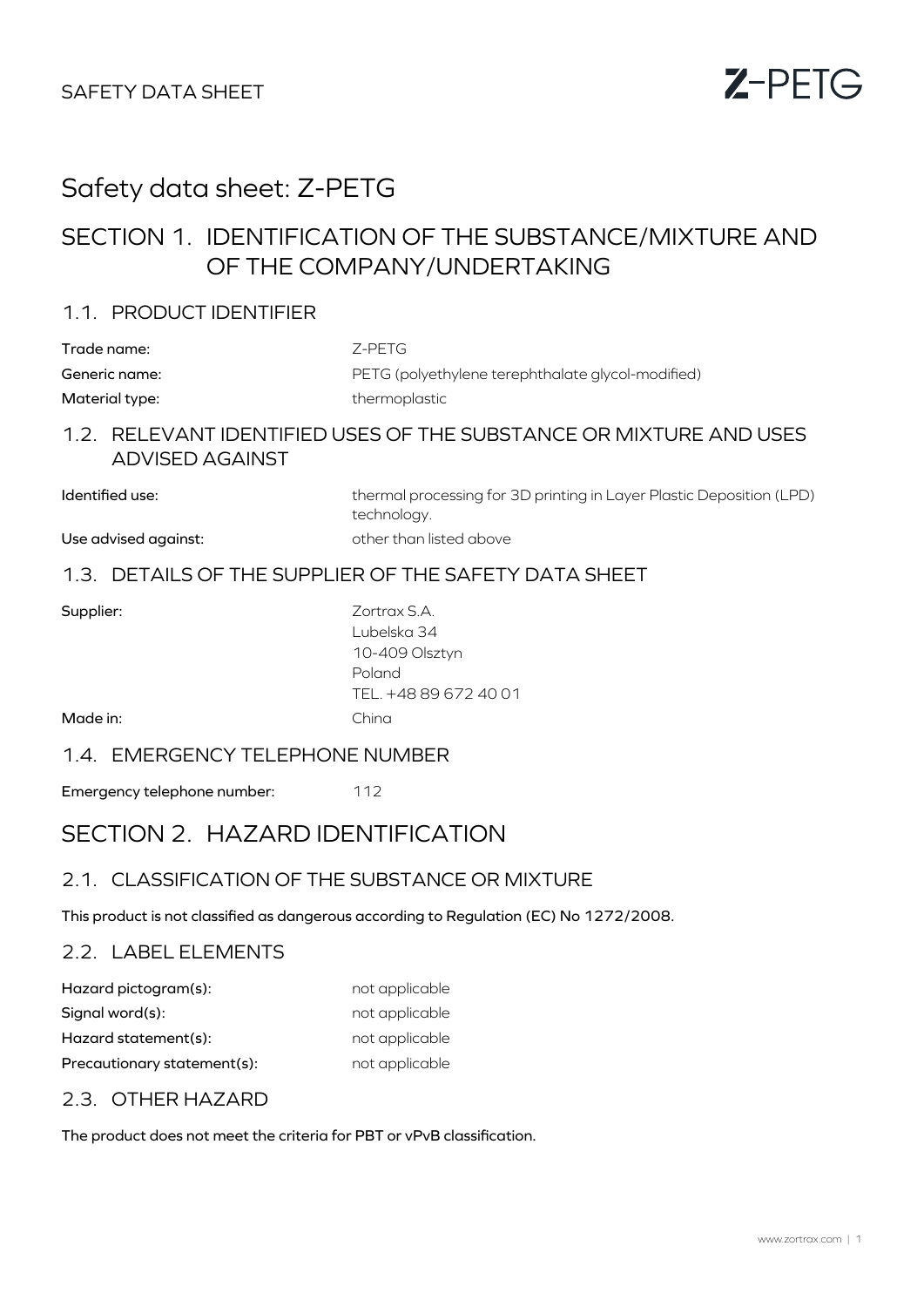

# SECTION 3. COMPOSITION/INFORMATION ON INGREDIENTS

### 3.1. SUBSTANCES

Not applicable

3.2. MIXTURES

PETG (polyethylene terephthalate glycol-modified) – 96% CAS: 25038-91-9 Additives and colorants -  $0 \sim 4\%$ 

# SECTION 4. FIRST AID MEASURES

### 4.1. DESCRIPTION OF FIRST AID MEASURES

| Eye contact:  | immediately rinse eyes with water. In case of irritation, contact a physician.                                                                                                                         |
|---------------|--------------------------------------------------------------------------------------------------------------------------------------------------------------------------------------------------------|
| Skin contact: | if molten material comes into contact with the skin, cool immediately<br>with cold water. Removal of solidified molten material from skin as well<br>as treatment of burns require medical assistance. |
| Ingestion:    | remove material residues from mouth and rinse mouth with water.<br>Drink plenty of water. Do NOT induce vomiting. In case of discomfort,<br>contact a physician.                                       |
| Inhalation:   | provide fresh air. In case of noticing worrying symptoms, consult a<br>physician.                                                                                                                      |

#### 4.2. MOST IMPORTANT SYMPTOMS AND EFFECTS, BOTH ACUTE AND DELAYED

Most important symptoms/effect: no data available

## 4.3. INDICATION OF ANY IMMEDIATE MEDICAL ATTENTION AND SPECIAL TREATMENT NEEDED

Notes to physician: treat symptomatically

## SECTION 5. FIREFIGHTING MEASURES

### 5.1. EXTINGUISHING MEDIA

| Suitable extinguishing media:   | fine spray or water mist, dry powder, foam, carbon dioxide (CO <sub>2</sub> ). |
|---------------------------------|--------------------------------------------------------------------------------|
| Unsuitable extinguishing media: | high volume water jet.                                                         |

### 5.2. SPECIAL HAZARDS ARISING FROM THE SUBSTANCE OR MIXTURE

Special hazards arising from the substance or mixture: special exposure hazards arising from the substance or preparation itself, combustion products, resulting gases: burning produces irritating and noxious fumes/gases, smoke, carbon monoxide, carbon dioxide.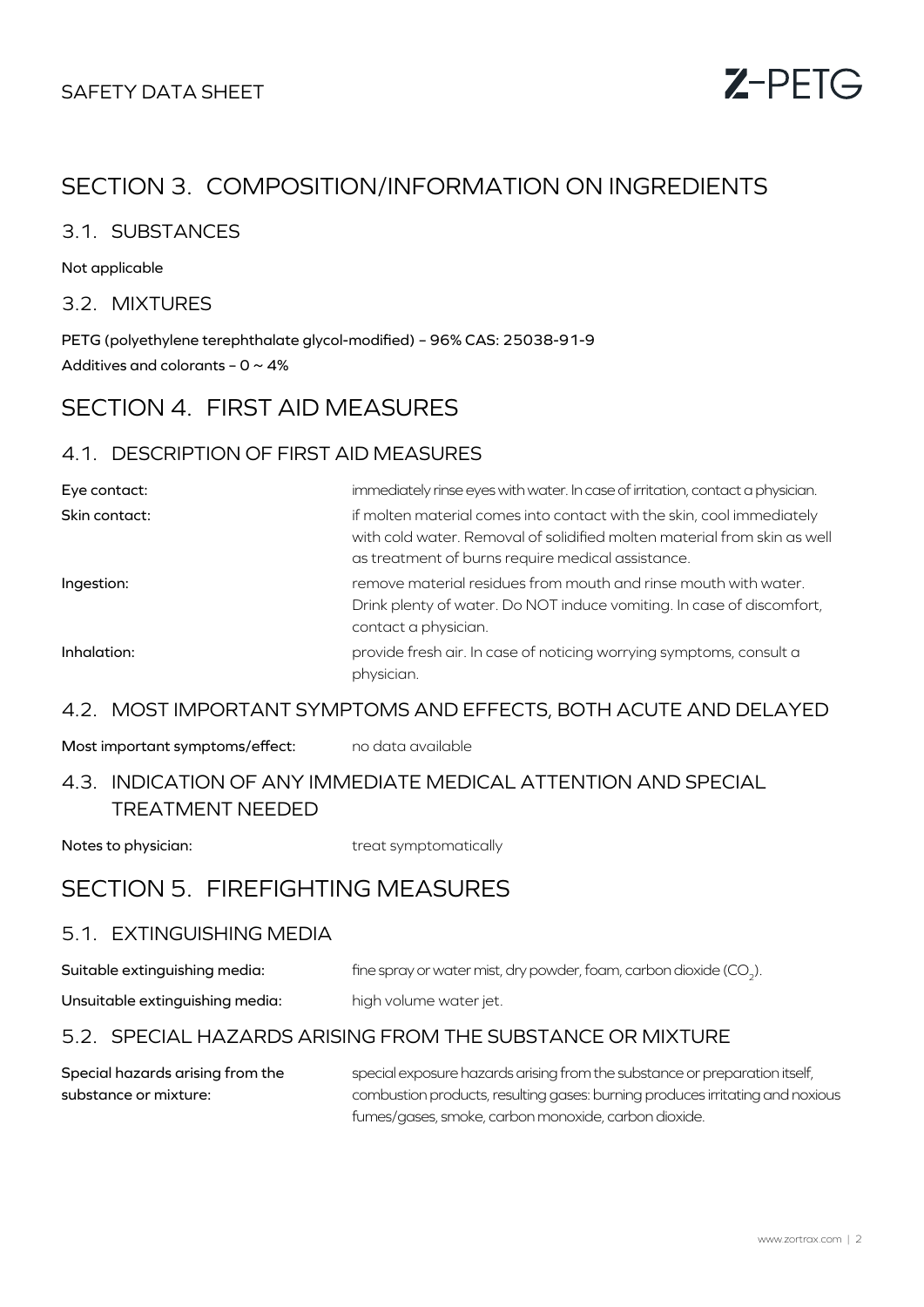

#### 5.3. ADVICE FOR FIREFIGHTERS

Special protective equipment for firefighters: self-contained breathing apparatus and full firefighting protective gear.

# SECTION 6. ACCIDENTAL RELEASE MEASURES

## 6.1. PERSONAL PRECAUTIONS, PROTECTIVE EQUIPMENT AND EMERGENCY PROCEDURES

Use personal protective equipment. Avoid contact with eyes and skin. Do not breathe vapors. In case of failure in a confined space, ensure proper ventilation. Remove sources of ignition and extinguish open flame.

#### 6.2. ENVIRONMENTAL PROTECTION

Prevent or limit further leakage if possible. Avoid discharge of the product into drain, ground and surface water.

#### 6.3. METHODS AND MATERIAL FOR CONTAINMENT AND CLEANING UP

Sweep up and gather solidified material into appropriate containers for disposal. Collected material treat as waste.

### 6.4. REFERENCE TO OTHER SECTIONS

See SECTION 8 for personal protection information. See SECTION 13 for disposal considerations.

# SECTION 7. HANDLING AND STORAGE

#### 7.1. PRECAUTIONS FOR SAFE HANDLING

Handle in accordance with general safety regulations. Use personal protective equipment. Ensure proper ventilation. Avoid contact with molten material. Do not eat, drink or smoke when using the product. Do not ingest.

### 7.2. CONDITIONS FOR SAFE STORAGE, INCLUDING ANY INCOMPATIBILITIES

Store in tightly closed packaging in a dry and cool room away from hot surfaces and sources of ignition. Protect from moisture and direct sunlight.

#### 7.3. SPECIFIC END USE(S)

Exposure scenario: no data available See SECTION 1.2. Other auidelines: no data available

# SECTION 8. EXPOSURE CONTROLS/PERSONAL PROTECTION

### 8.1. CONTROL PARAMETERS

Exposure limits: the product does not contain any hazardous substances with occupational exposure limits.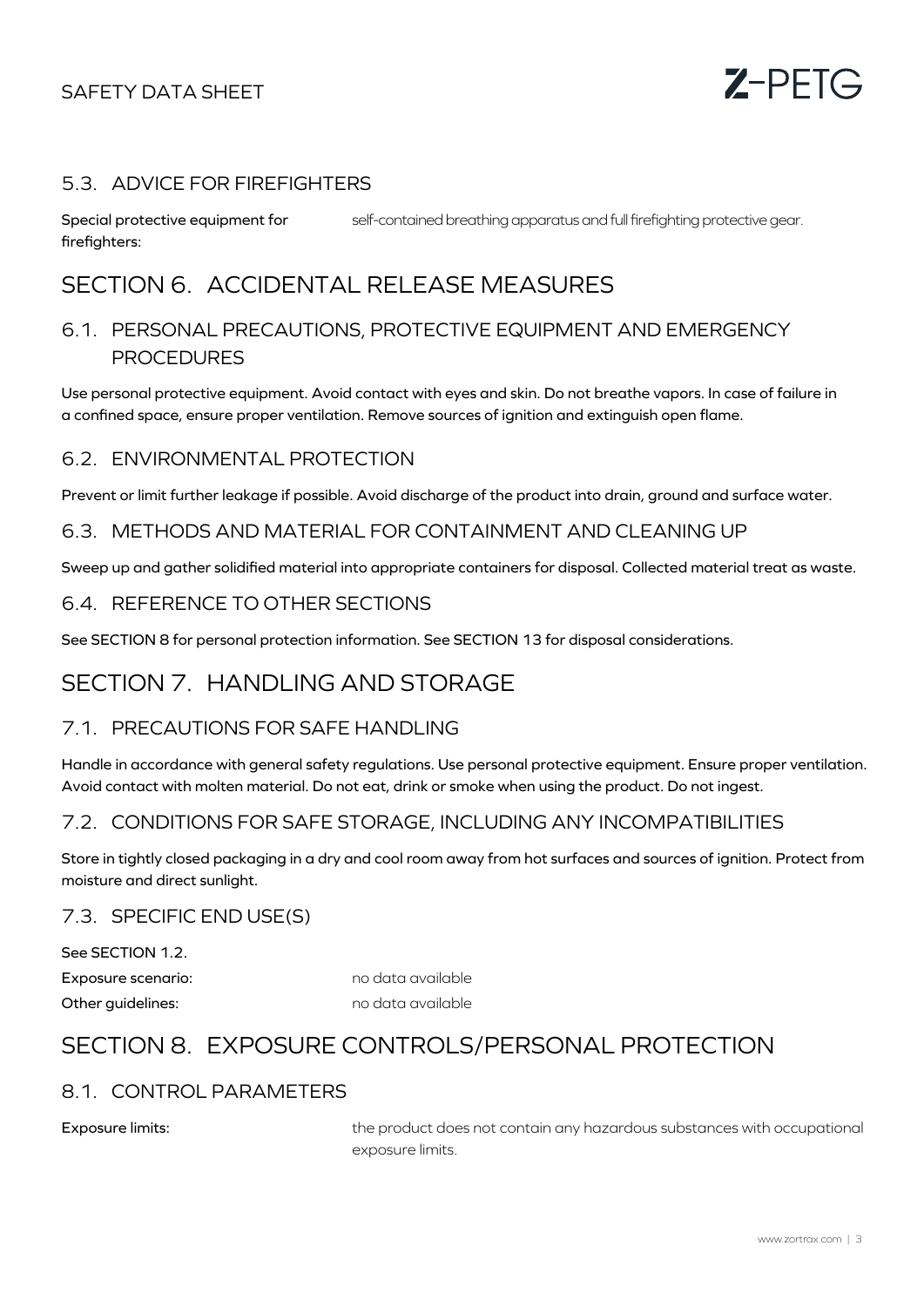

| Biological limit values:                   | not applicable |
|--------------------------------------------|----------------|
| Recommended monitoring procedures:         | not applicable |
| Derived No Effect Level (DNEL):            | not applicable |
| <b>Predicated No Effect Concentration:</b> | not applicable |

### 8.2. EXPOSURE CONTROL

| Appropriate engineering controls:                                      | store at temperatures between 20 and 30°C. Ensure proper ventilation,<br>especially in confined spaces.                   |
|------------------------------------------------------------------------|---------------------------------------------------------------------------------------------------------------------------|
| Individual protection measures, such as personal protective equipment: |                                                                                                                           |
| Eye protection:                                                        | wear safety glasses with side-shields.                                                                                    |
| Skin protection:                                                       | wear heat-resistant gloves when handling molten material.                                                                 |
| Respiratory protection:                                                | when working in spaces with high temperatures and with poor ventilation,<br>use breathing equipment with particle filter. |
| Thermal hazards:                                                       | no fire hazard under normal use conditions.                                                                               |
| Environmental exposure controls:                                       | do not allow to enter into drains, ground and surface water.                                                              |

# SECTION 9. PHYSICAL AND CHEMICAL PROPERTIES

## 9.1. INFORMATION ON BASIC PHYSICAL AND CHEMICAL PROPERTIES

| Appearance:                              | filament                     |
|------------------------------------------|------------------------------|
| Physical state:                          | solid (compressed)           |
| Colors:                                  | grey, black                  |
| Odor:                                    | nearly odorless              |
| Odor threshold:                          | not applicable               |
| pH:                                      | no data available            |
| Melting point/freezing point:            | no data available            |
| Initial boiling point and boiling range: | no data available            |
| Flash point:                             | no data available            |
| Evaporation rate:                        | no data available            |
| Flammability:                            | flammable in constant flame  |
| Upper/lower flammability or              | no data available            |
| explosive limits:                        |                              |
| Vapor pressure:                          | no data available            |
| Vapor density:                           | no data available            |
| Relative density:                        | 1,30 g/cm <sup>3</sup>       |
| Solubility:                              | insoluble                    |
| Partition coefficient: n-octanol/water:  | no data available            |
| Auto-ignition temperature:               | product is not self-igniting |
| Decomposition temperature:               | no data available            |
| Viscosity:                               | no data available            |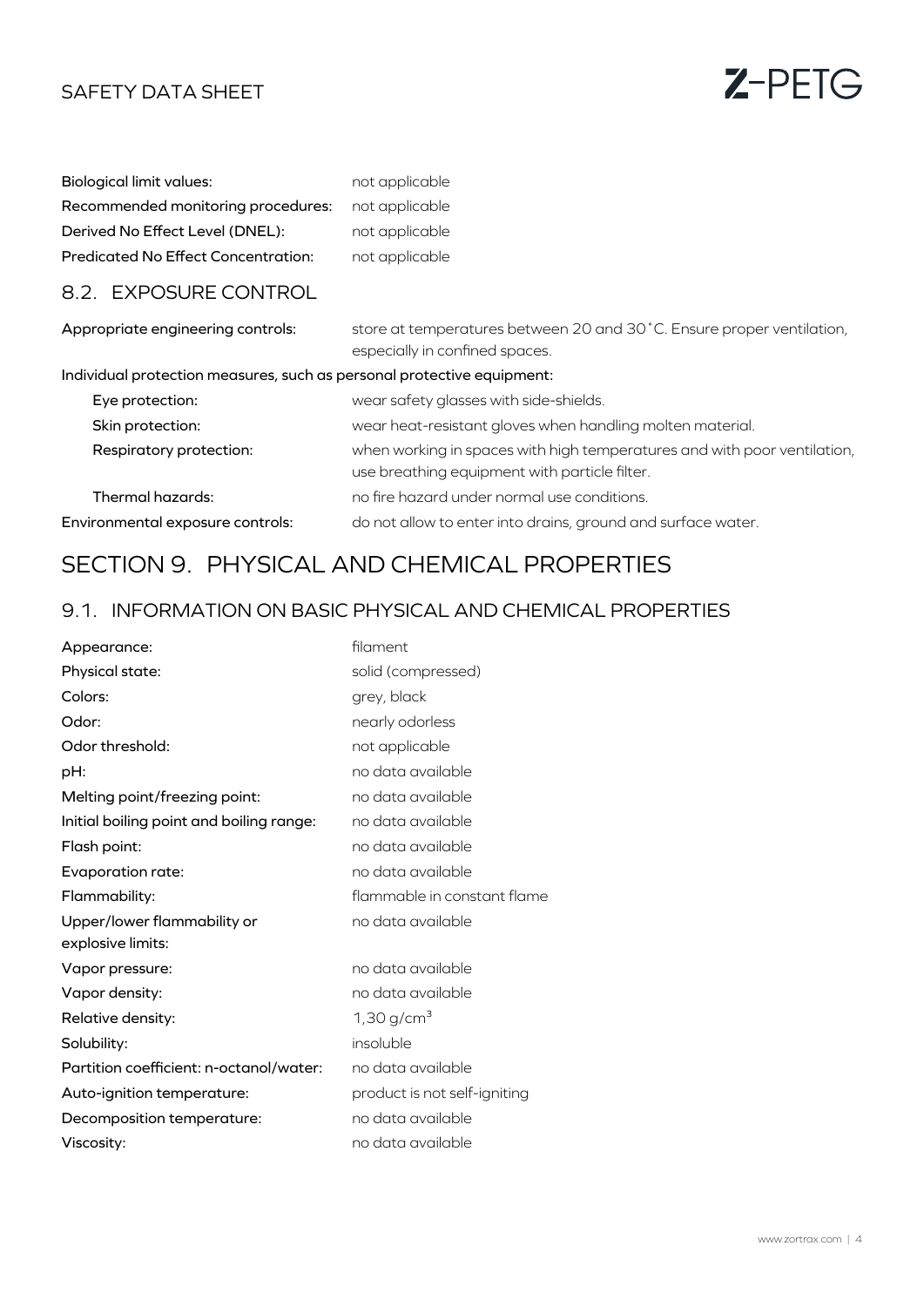

Explosive properties: no data available Oxidizing properties: no data available

### 9.2. OTHER INFORMATION

Miscibility: which immiscible

Fat solubility: no data available Conductivity: and a conductivity: the conductivity: Gas group: and a set of the contract of the contract of the contract of the contract of the contract of the contract of the contract of the contract of the contract of the contract of the contract of the contract of the co

# SECTION 10. STABILITY AND REACTIVITY

### 10.1. REACTIVITY

No reactivity under normal storage conditions.

10.2. CHEMICAL STABILITY

Stable under normal storage conditions.

### 10.3. POSSIBILITY OF HAZARDOUS REACTIONS

None under normal storage and processing.

### 10.4. CONDITIONS TO AVOID

Sources of heat, ignition and moisture. Working in spaces with poor ventilation.

### 10.5. INCOMPATIBLE MATERIALS

Strong oxidants

### 10.6. HAZARDOUS DECOMPOSITION PRODUCTS

No decomposition under normal conditions. Combustion products: see SECTION 5.2.

# SECTION 11. TOXICOLOGICAL INFORMATION

## 11.1. INFORMATION ON TOXICOLOGICAL EFFECTS

#### Acute toxicity:

Germ cell mutagenicity: no data available Respiratory or skin sensitization: no sensitizing effects are known.

Skin corrosion/irritation: contact with skin may cause irritation. oral LD50> 5000 mg / kg (rat), skin LD50> 2000 mg / kg (rabbit). Serious eye damage/irritation: contact with eyes may cause irritation.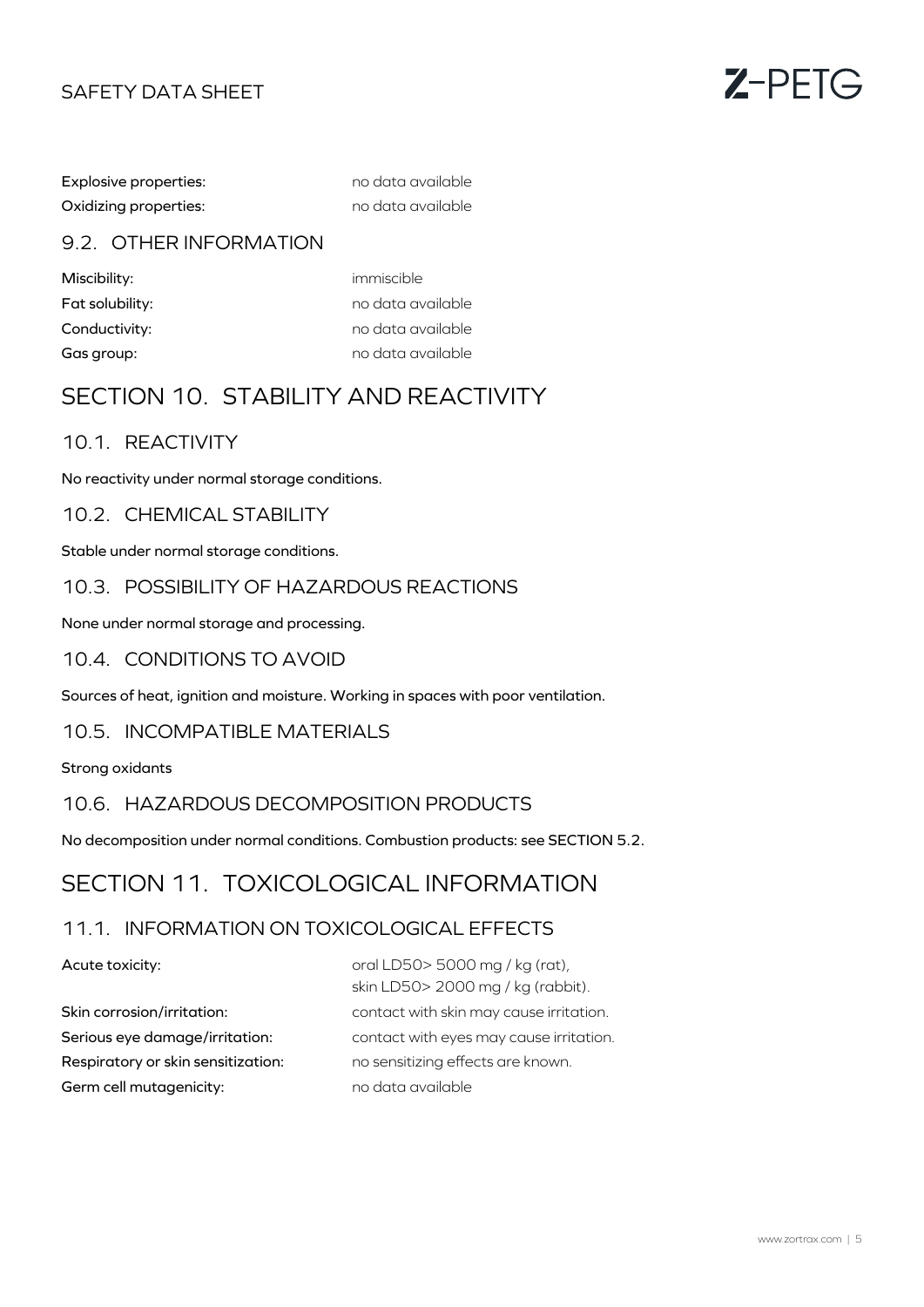

| Carcinogenicity:        | IARC (International Agency for Research on Cancer) - none of the<br>ingredients is listed. |
|-------------------------|--------------------------------------------------------------------------------------------|
|                         | NTP (National Toxicology Program) - none of the ingredients is listed.                     |
|                         | MAK (German Maximum Workplace Concentration) - none of the<br>ingredients is listed.       |
| Reproductive toxicity:  | no data available                                                                          |
| STOT-single exposure:   | no data available                                                                          |
| STOT-repeated exposure: | no data available                                                                          |
| Aspiration hazard:      | no data available                                                                          |

# SECTION 12. ECOLOGICAL INFORMATION

### 12.1. TOXICITY

No data available

### 12.2. PERSISTENCE AND DEGRADABILITY

The product is non-biodegradable.

### 12.3. BIOACCUMULATIVE POTENTIAL

Bioaccumulation is not expected.

12.4. MOBILITY AT SOIL

No data available

### 12.5. RESULTS OF PBT AND vPvB ASSESSMENT

The product does not meet the criteria for PBT or vPvB classification.

### 12.6. OTHER ADVERSE EFFECTS

See SECTION 6.2.

# SECTION 13. DISPOSAL CONSIDERATIONS

### 13.1. WASTE TREATMENT METHODS

Do not discard into drains, water courses or onto the ground. Waste and empty containers should be disposed of in accordance with local regulations.

# SECTION 14. TRANSPORT INFORMATION

### 14.1. UN NUMBER

DOT, ADR, IMGD, IATA – not applicable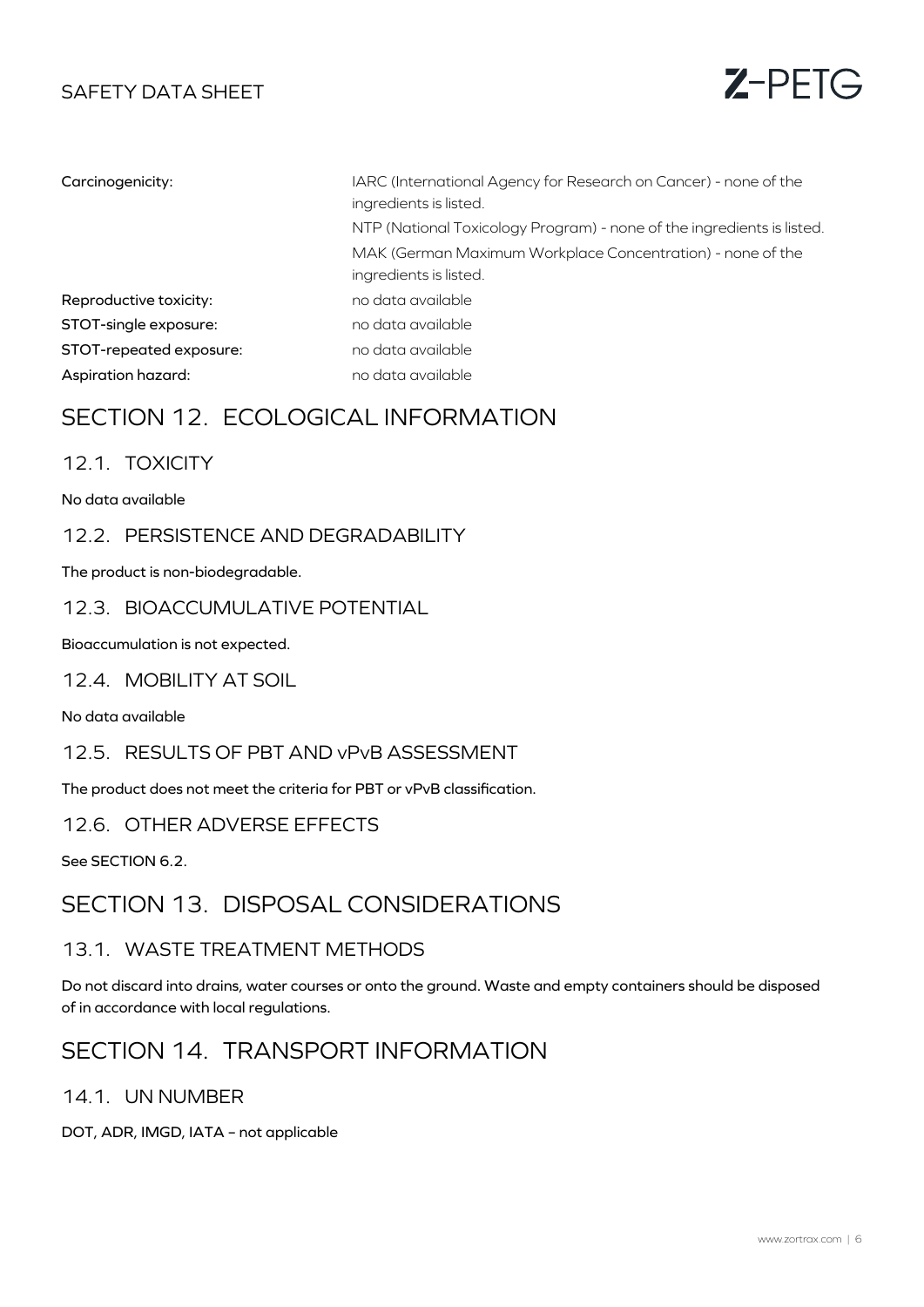

14.2. UN PROPER SHIPPING NAME

DOT, ADR, IMGD, IATA – not applicable

14.3. TRANSPORT HAZARD CLASS(ES)

DOT, ADR, IMGD, IATA – not applicable

14.4. PACKING GROUP

DOT, ADR, IMGD, IATA – not applicable

14.5. ENVIRONMENTAL HAZARDS

DOT, ADR, IMGD, IATA – not applicable

14.6. SPECIAL PRECAUTIONS FOR USER

DOT, ADR, IMGD, IATA – not applicable

14.7. TRANSPORT IN BULK TO ANNEX II OF MARPOL AND THE IBC CODE

Not applicable

## SECTION 15. REGULATORY INFORMATION

15.1. SAFETY, HEALTH AND ENVIRONMENTAL REGULATIONS/LEGISLATION SPECIFIC FOR THE SUBSTANCE OR MIXTURE

Safety, health and environmental regulations/legislation specific for the substance or mixture US EPA TSCA:

CERCLA Section 103 (40CFR302.4) - not listed,

SARA Section 311/312 (40CFR370.21) – not listed,

SARA Section 313 (40CFR372.65) – not listed,

SARA Section 355 (extremely hazardous substances) – not listed,

STATE REGULATIONS (California Proposition 65) – not listed.

European regulations:

EC NUMBER - not assigned,

Directive 96/82/EC - does not apply.

Monomers of the product have been listed in:

TSCA - Toxic Substances Control Act (USA),

DSL - Domestic Substances List (Canada),

ENCS - Existing and New Chemical Substances (Japan),

KECL - Korea Existing Chemicals List (Korea),

AICS - Australian Inventory of Chemical Substances (Australia).